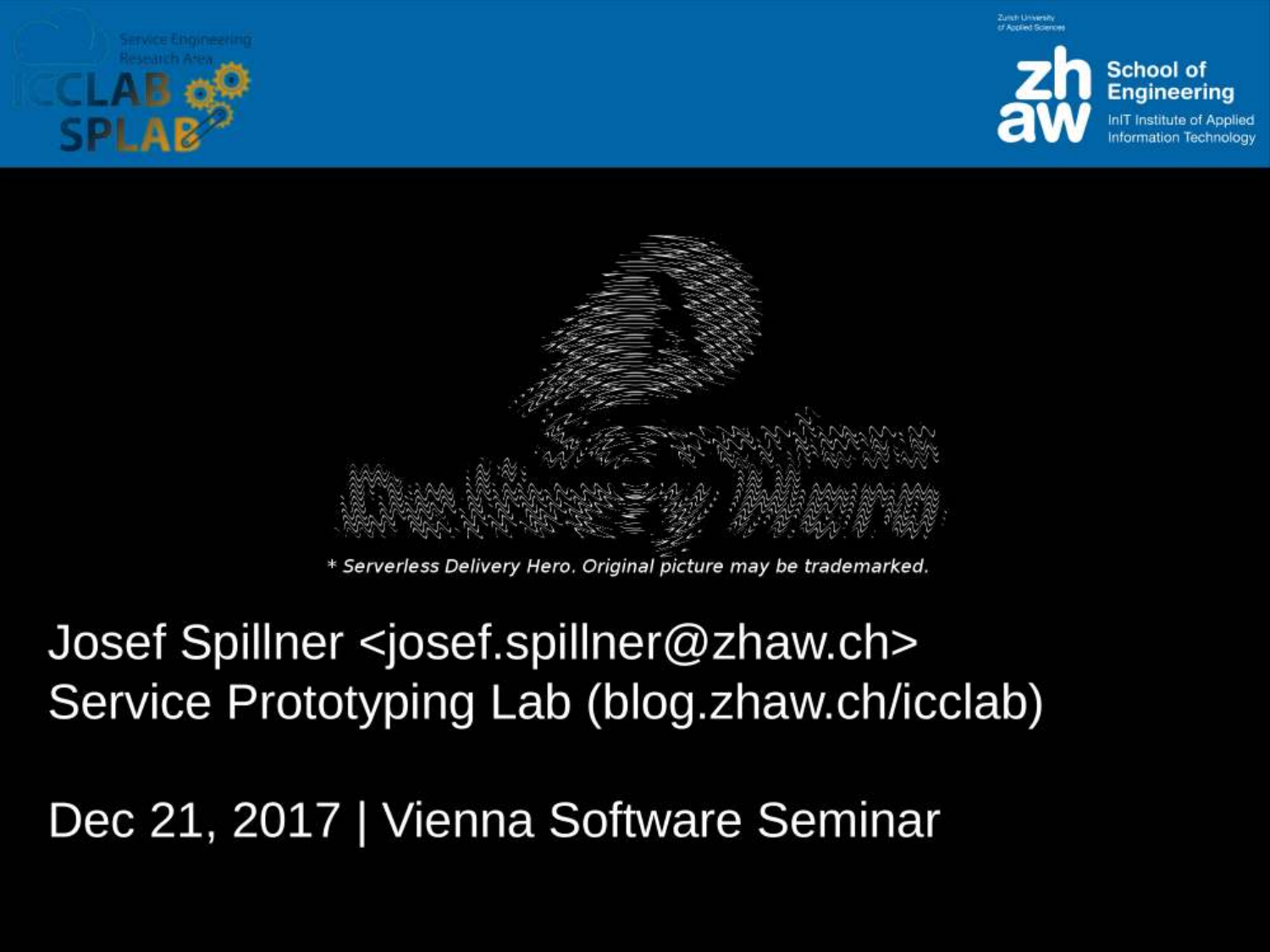## **Miniaturisation**



meetup.com/FloridaGardeners japanese.alibaba.com



# **TINY** ToCS Vol.4

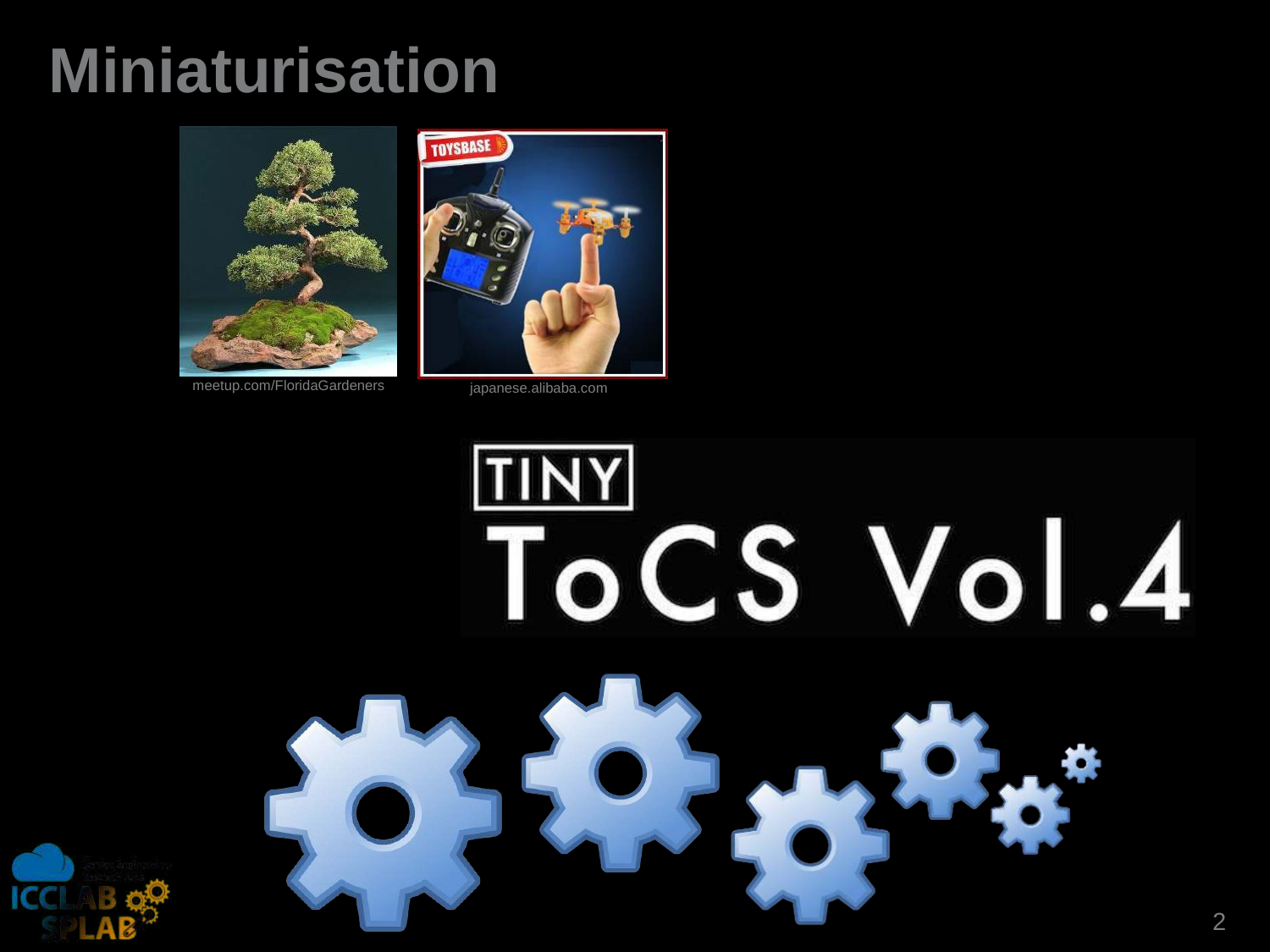## **Prospects of Serverless Applications**

#### Industry: DEPOT meta-model

- 
- 
- 
- 
- 
- Deployment model  $\rightarrow$  control plane APIs, gateways, limits
- Execution model  $\rightarrow$  isolation, state, memory/time limits
	- Programming model  $\rightarrow$  function signatures, implementations
- Orchestration model  $\rightarrow$  Step Functions, Composer...
	- Tariff model  $\rightarrow$  pay-per-call, -per-load, ...

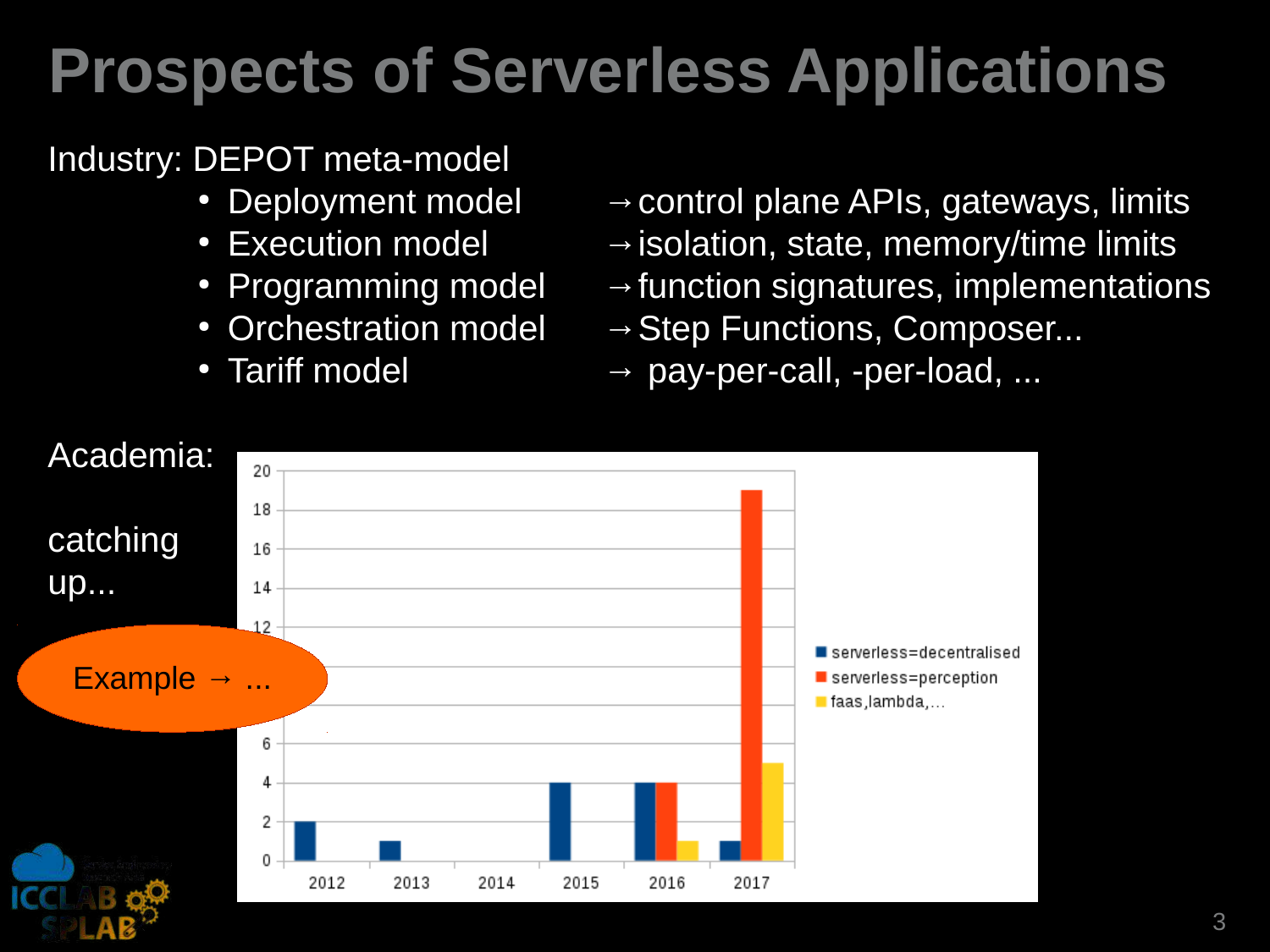

2nd runtime (after OpenLambda †)

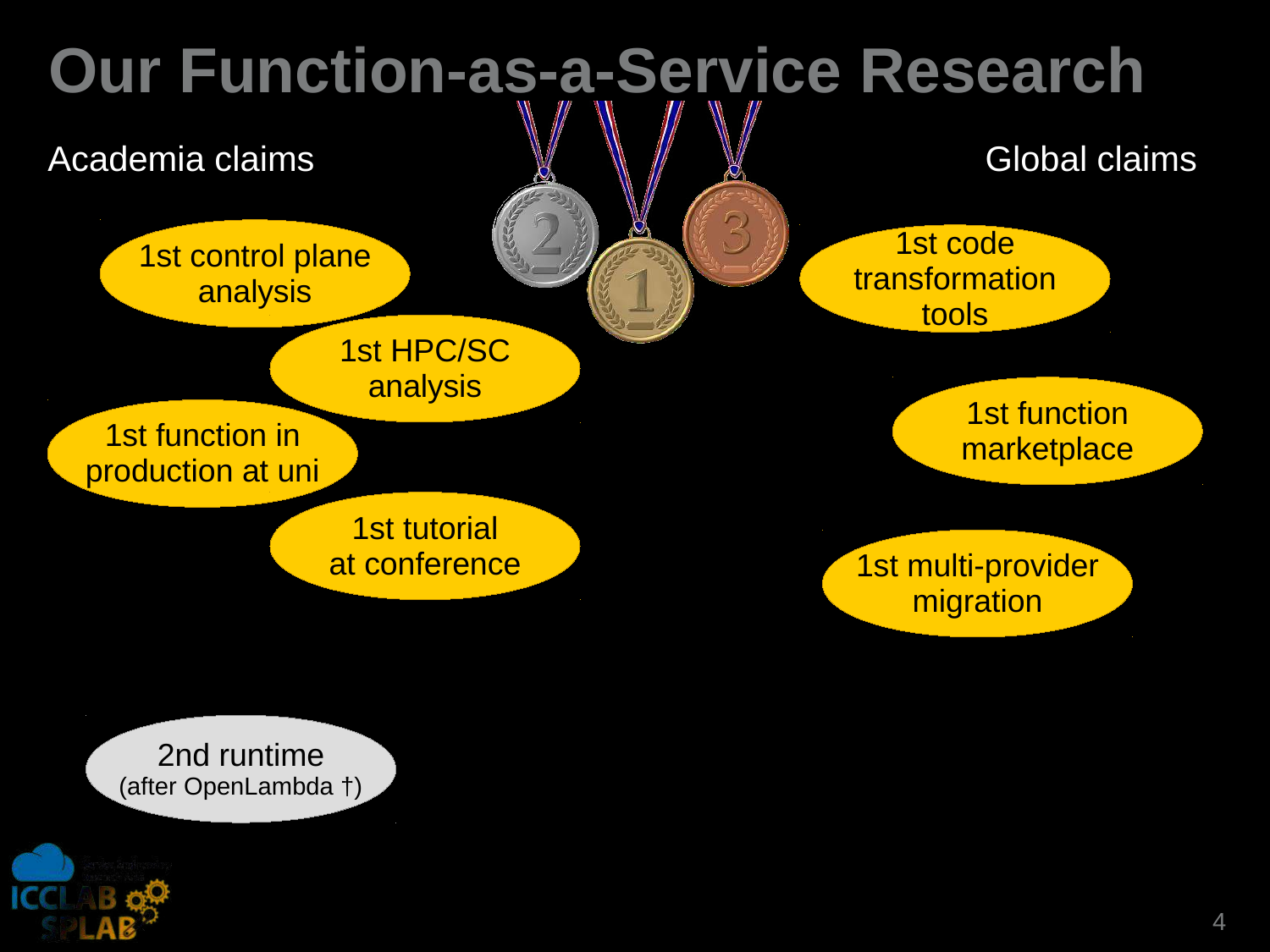## **Function-as-a-Service Delivery**

But: What about software service delivery?

- sensu stricto: serving the clients
	- according to message exchange patterns
- sensu lato: entire end-to-end pipeline from idea to dev to ops to usage



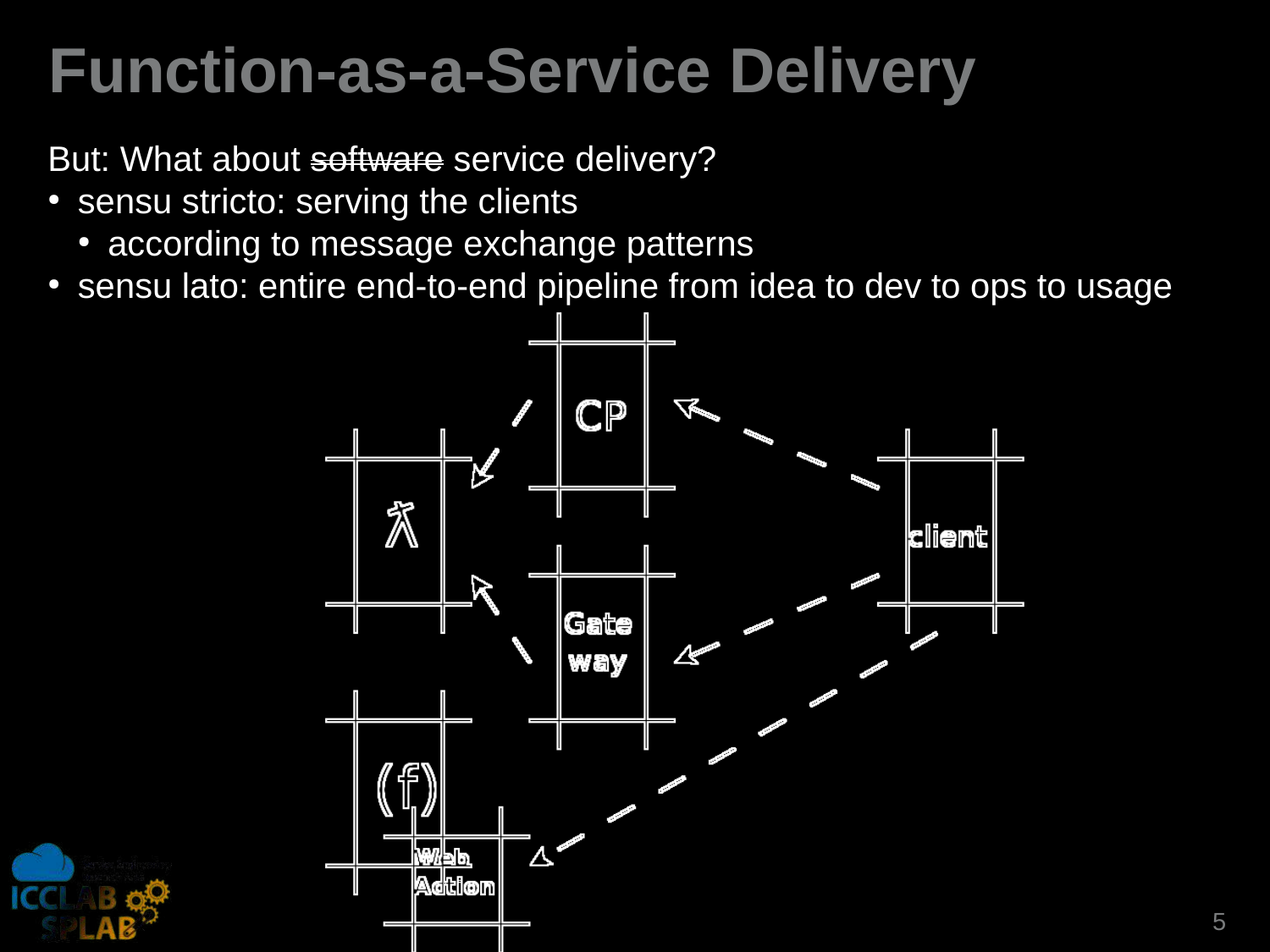## **Punction-as-a-Service Delivery**

Mostly solved problems

- Deployment via SLFW, Composeless or provider-specific tools (awscli, wsk, gcloud, ...)
- Aggregate-monitored execution

Open issues

- Real-time insight
- Debugging support
	- Google Stackdriver? AWS X-Ray? RLY?
- Automated code transformation and fitting

Proposal  $\rightarrow$ "DevOps-style Tracing, Profiling and Autotuning of Cloud Functions"

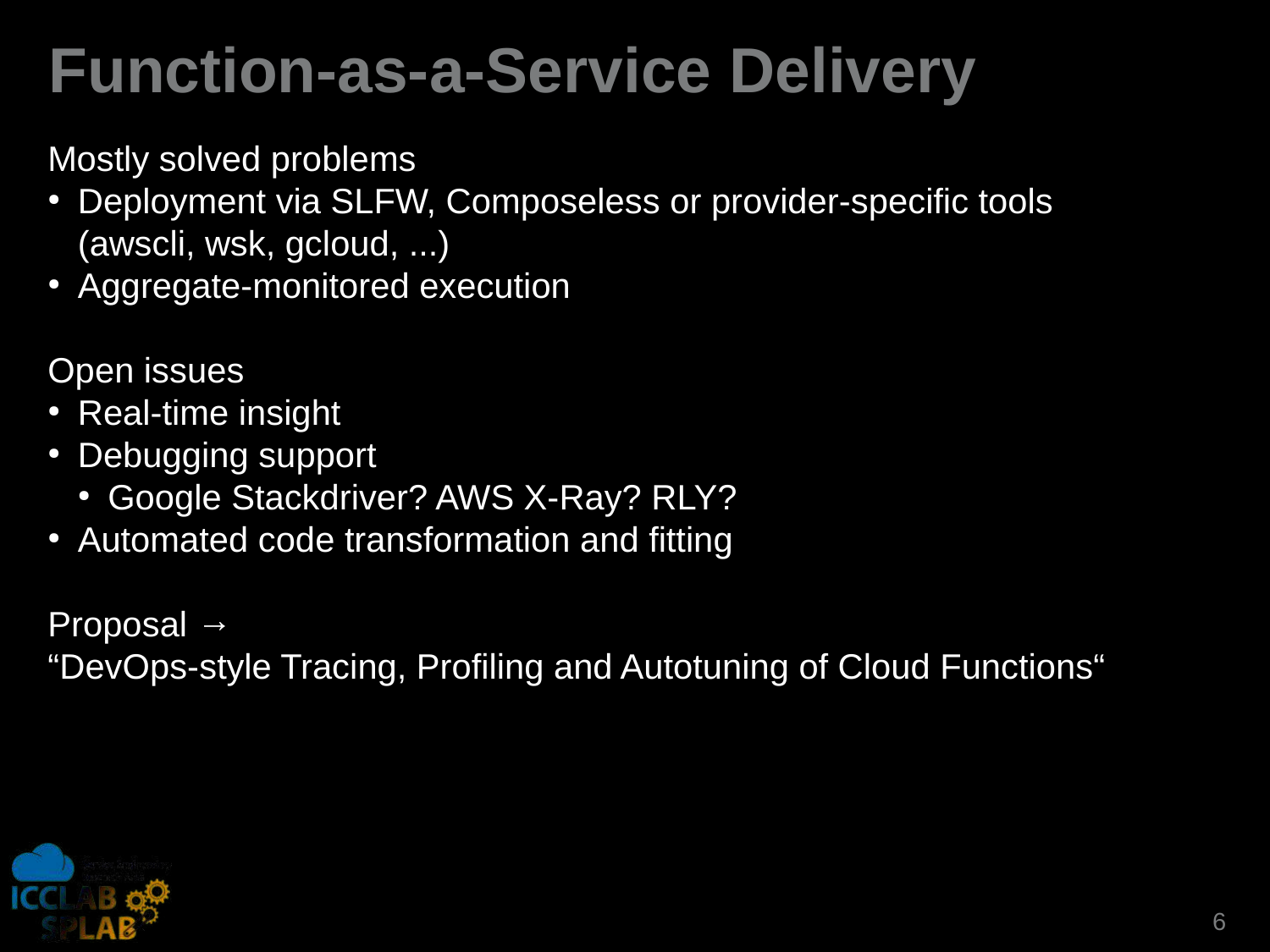## **Tracing**

IC

#### Using Snafu's python3-tracing executor \*



\* contributed by L. Fernández-Garcés & Bernard Jollans @ KTH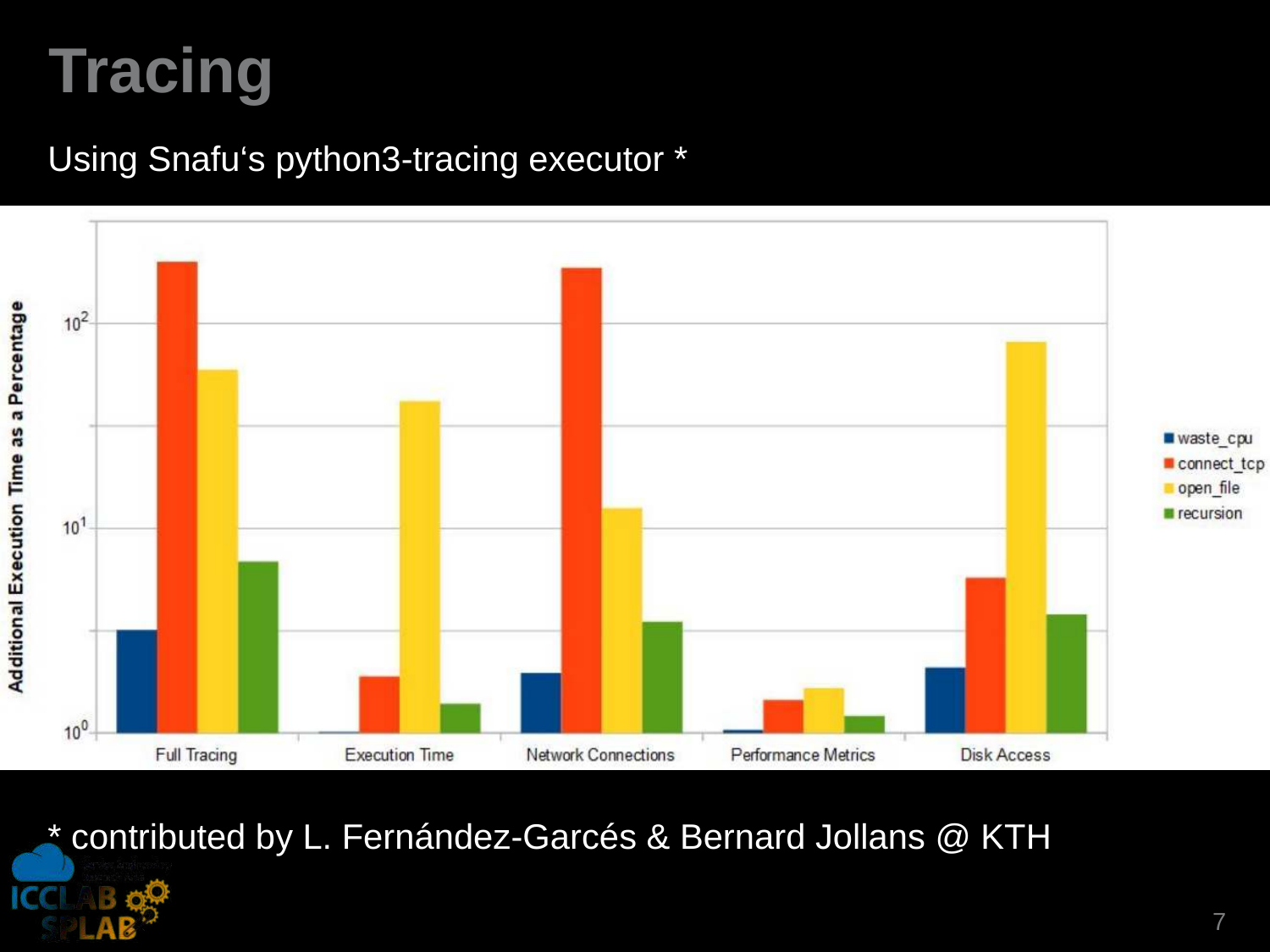# **Profiling**

Application topology and behaviour

- precise, via execution traces
- heuristic, via e.g. Peddycord's algorithm

Insights through visualisation

• flame graphs (B. Gregg USENIX '13/'17)



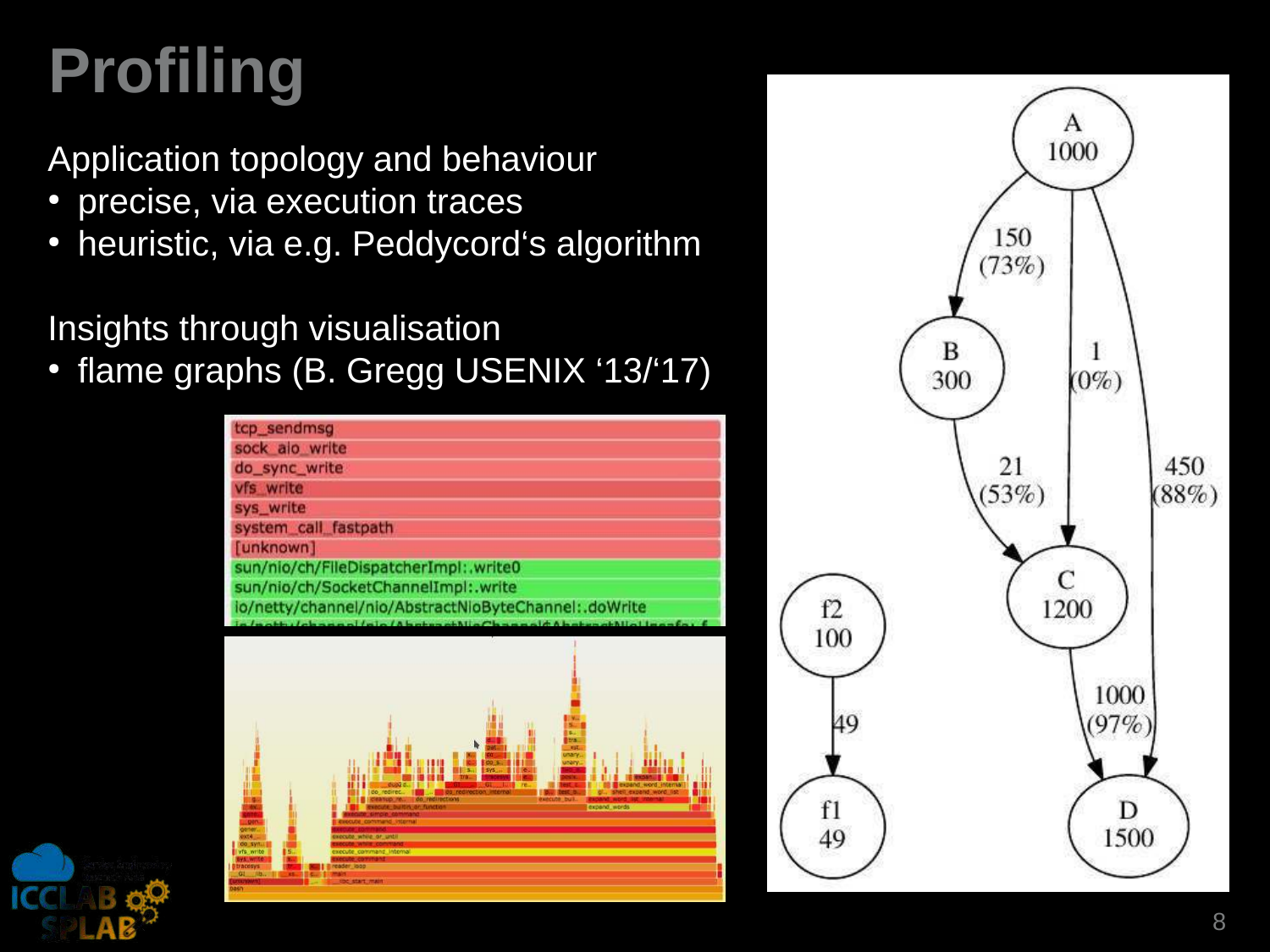# **Autotuning**

Computers are dumb but fast + programmable!

Rules (disclaimer: not thought through)

- timeout reached  $\rightarrow$  redeploy with different decomposition granularity, use worm functions (state handover), [when applicable] redeploy with more memory
- out of memory  $\rightarrow$  implement map-reduce schemes, recluster local private functions, redeploy with more memory
- data latency issues  $\rightarrow$  use cache, narrow gap (edge, copy)
- dependency service unavailable  $\rightarrow$  notify

Automation  $+$  constructive developer notification

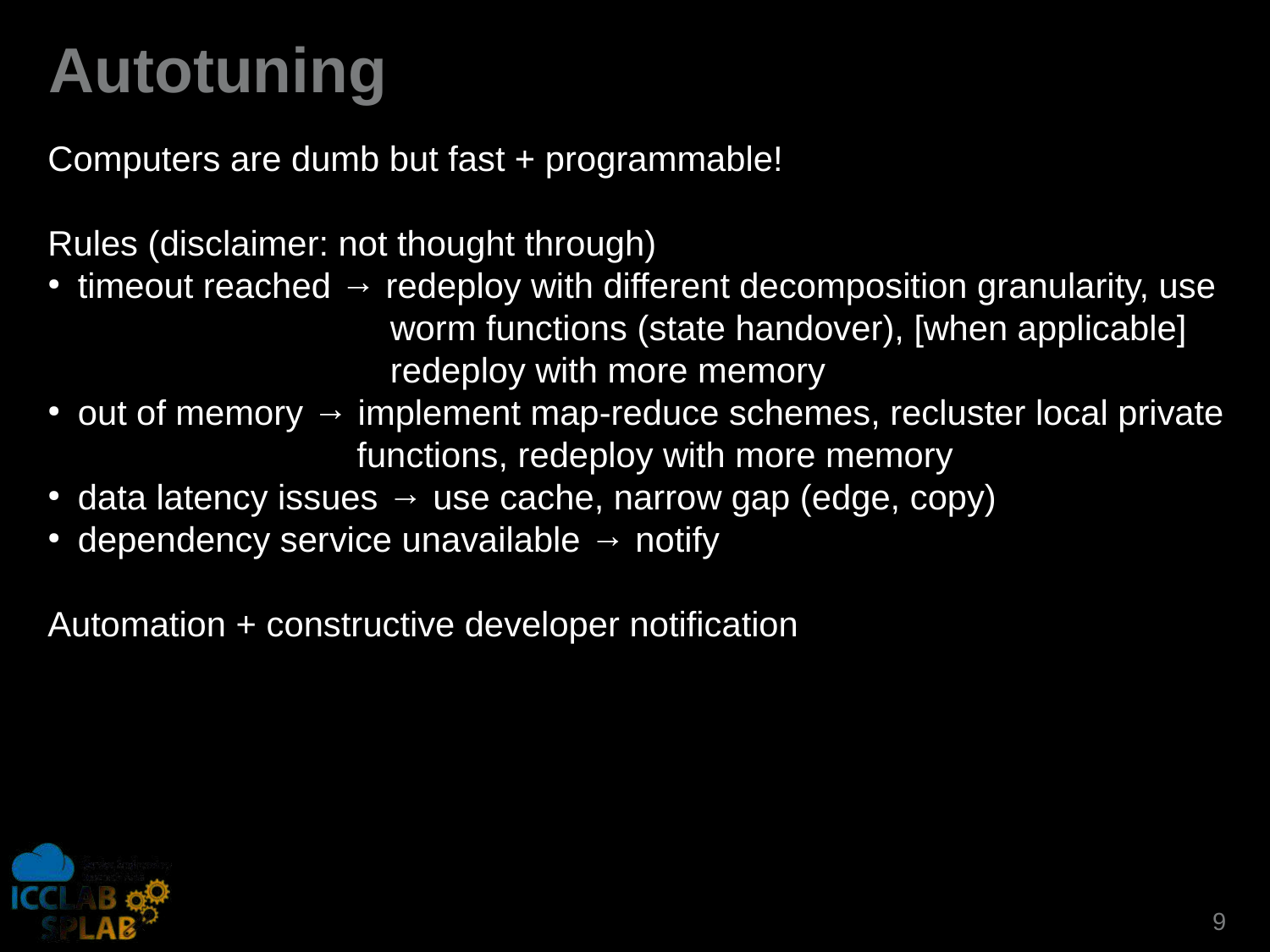## **DevOps Perspective**



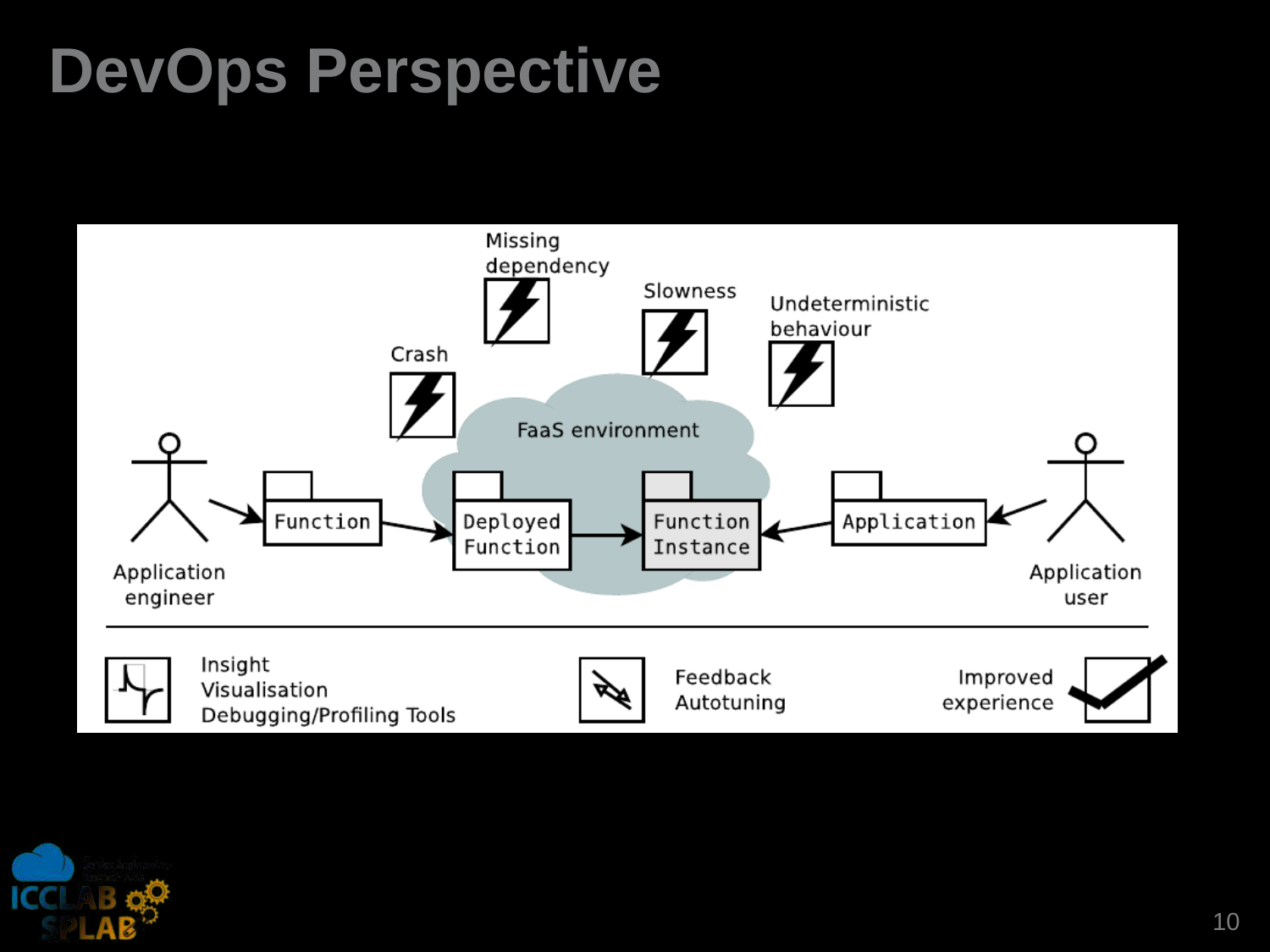## **DevOps Perspective**



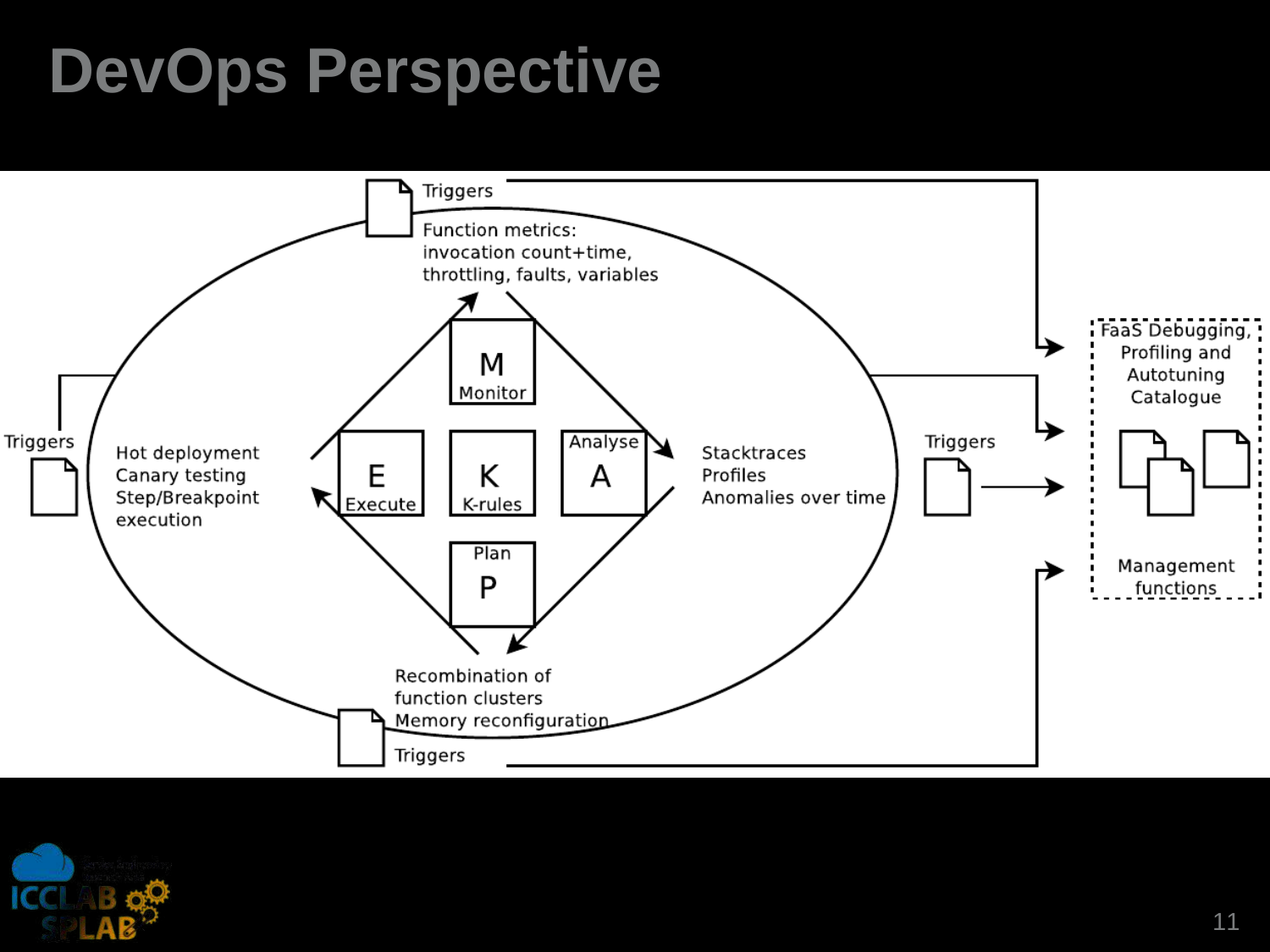# **Rapid Service Prototyping**

1) Programming using FaaSification (decomposition): shallow, medium, deep

2) Provisioning through commercial clouds big 4 through community clouds GuiFi through ad-hoc networks (device, meshes)

3) Autotuning

4) Service Delivery

5) ...